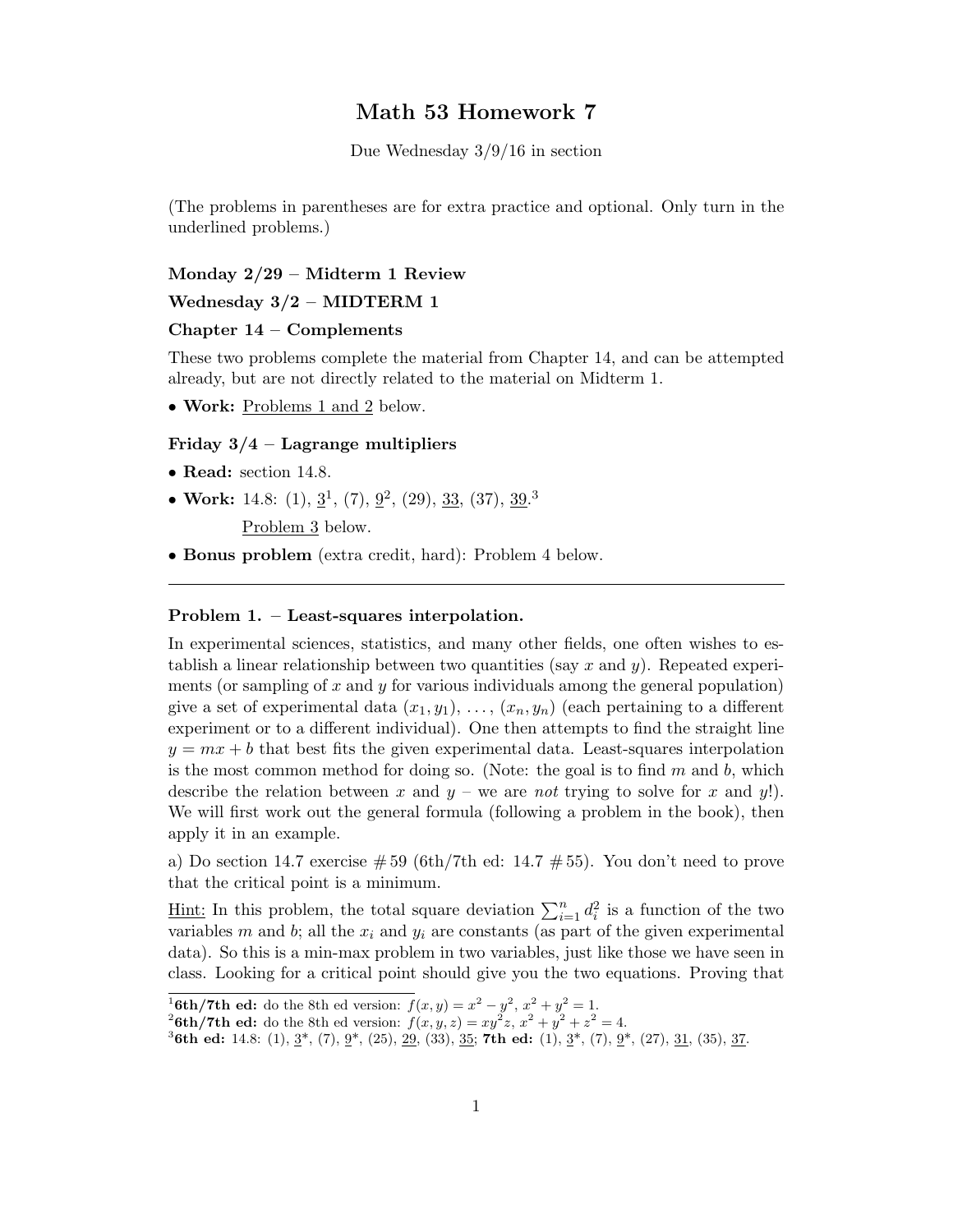the critical point is indeed a minimum can be done (using the second derivative test or other methods) but takes quite a bit of effort; doing it is strictly optional.

b) The growth of the number of active Uber drivers in the US is illustrated by the  $t$ able below (source: Uber company data)<sup>4</sup>:

| Month                  | June<br>2012 | 2012 | Dec   June   Dec   June<br>2013 | 2013 | 2014 | Dec<br>2014 |
|------------------------|--------------|------|---------------------------------|------|------|-------------|
| Drivers<br>(thousands) | $1.3\,$      | 6.3  | 11.7                            | 34.2 | 71.4 | 162.0       |

To make the calculations easier, we take  $x$  to be the amount of time in years elapsed since  $1/1/2010$ , so the given data correspond to  $x_i$  values of 2.5, 3, 3.5, 4, 4.5, 5. We take  $y_i$  to be the number of drivers in thousands. So  $(x_1, y_1) = (2.5, 1.3), \ldots$ ,  $(x_6, y_6) = (5, 162).$ 

Use the result of part (a) to write down the equations satisfied by the slope m and the intercept b of the best-fit line for this data. Next, solve these equations and give the values of  $m$  and  $b$ . (Use a calculator or a computer!)

Compare the predicted values  $y = mx + b$  with the actual data for June 2012 and December 2014. How good is the linear fit?

c) When a new technology becomes available, at first its use tends to grow exponentially rather than linearly. Therefore, we will try to find a best line fit for  $Y = \ln y$ as a function of x, in the form  $Y = Mx + B$ . So the experimental data are now  $(x_i, Y_i)$  where  $Y_i = \ln y_i$ :  $(x_1, Y_1) = (2.5, 0.262)$ , etc.

Write down the equations satisfied by  $M$  and  $B$  for this data, and solve them numerically. (Note: this is similar to part (b) except we use  $Y_i$  instead of  $y_i$ .)

If you exponentiate the equation  $ln(y) = Mx + B$ , you get  $y = e^B e^{Mx}$ . Compute the predicted values of  $y$  for June 2012 and December 2014, and compare them with the actual data. Is the exponential fit better than the linear fit?

d) Optional: produce a plot that shows the given data points and the linear and exponential best fit curves.

e) According to the exponential best fit, how many Uber drivers were there in September 2015  $(x = 5.75)$ ?<sup>5</sup> How many will there be in December 2019  $(x = 10)$ ? (For comparison the US population is projected to be about 340 million by then; this illustrates that exponential growth is not sustainable over long periods of time.)

## Problem 2. – Non-independent variables.

The goal of this problem is to illustrate a subtlety in the definition of partial derivatives when variables are not independent. This is an important issue in thermodynamics and some other fields; here we consider just a simple mathematical example.

<sup>4</sup>https://s3.amazonaws.com/uber-static/comms/PDF/Uber Driver-Partners Hall Kreuger 2015.pdf Uber defines a driver as "active" if they have provided at least 4 trips in the given month.

<sup>5</sup>There is no publicly available 2015 data, but various media stories from mid-October 2015 state that Uber had 327,000 active drivers at that point, while on 11/4/2015 an Uber board member said in an interview that the number was over 400,000.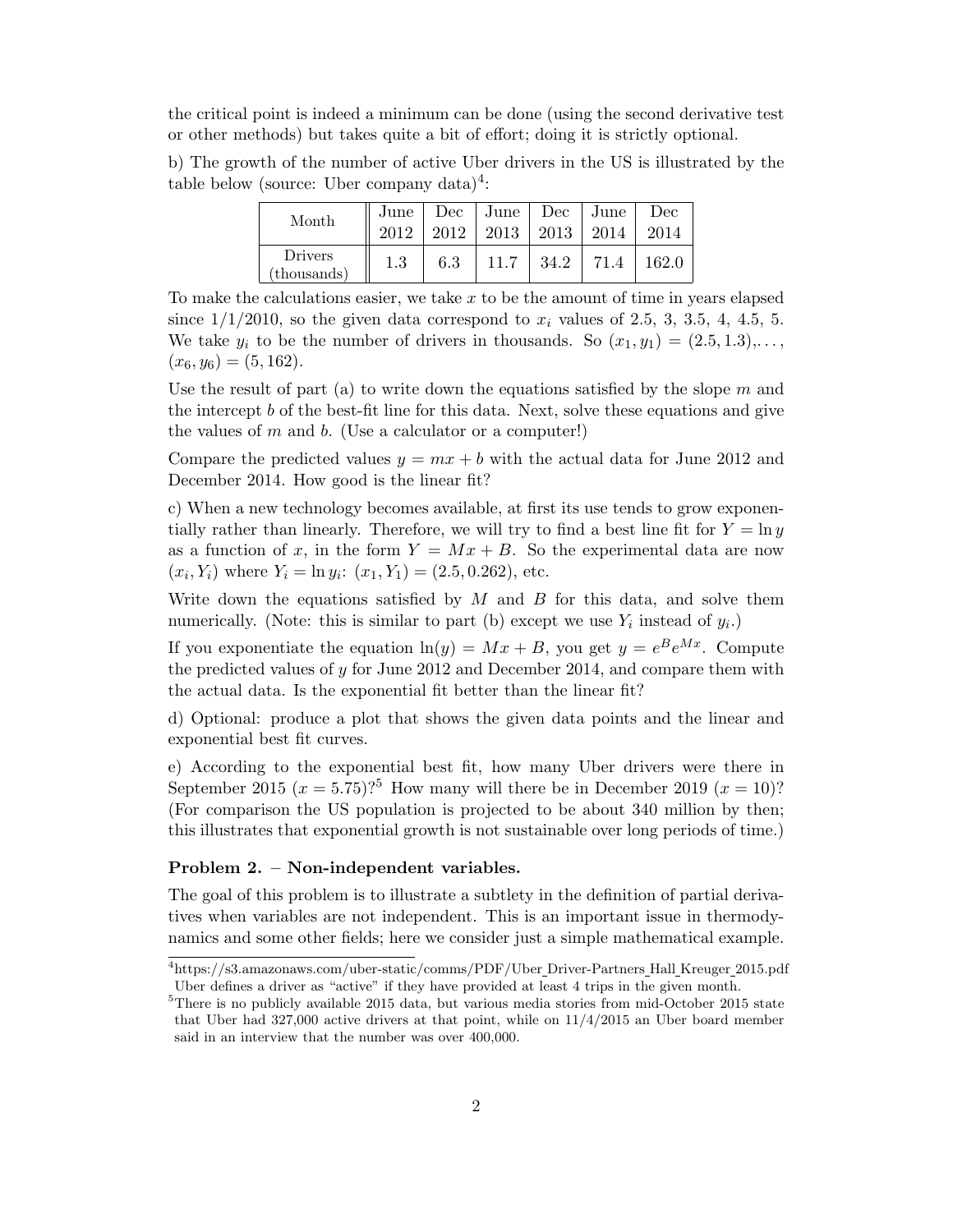Let  $w = x^2 + y^2 + z^2$ , where the variables  $x, y, z$  are related to each other by the equation  $y^2 + xz = 2$ . We can give three different meanings to the quantity  $\frac{\partial w}{\partial x}$ . (i) We can treat the variables  $x, y, z$  as independent, and write  $w = f(x, y, z) =$ 

 $x^2 + y^2 + z^2$ . Then we consider  $\partial f / \partial x$ .

(ii) We can treat x and y as independent variables, with z implicitly defined as a function of x and y by the relation  $y^2 + xz = 2$ . Then w is given by some function  $g(x, y)$ , and we consider  $\frac{\partial g}{\partial x}$ . This quantity is sometimes denoted by  $\left(\frac{\partial w}{\partial x}\right)_y$ .

(iii) We can treat x and z as independent variables, with y implicitly defined as a function of x and z by the relation  $y^2 + xz = 2$ . Then w is given by some function  $h(x, z)$ , and we consider  $\frac{\partial h}{\partial x}$ . This quantity is sometimes denoted by  $\left(\frac{\partial w}{\partial x}\right)_z$ .

a) Determine the functions  $f, g, h$ , and calculate  $\partial f / \partial x$ ,  $\partial g / \partial x$ , and  $\partial h / \partial x$ . Also say in each case which quantities are being held constant and which ones are not.

(Optional: compare the values of these partial derivatives at  $(x, y, z) = (1, 1, 1)$  to convince yourself that they are really different.)

b) Now we try a more systematic approach, which would work even if we were unable to find expressions for the functions  $g(x, y)$  and  $h(x, z)$  by solving the constraint equation.

First, express the differential dw in terms of  $dx$ ,  $dy$  and  $dz$ , and also differentiate the constraint equation to find a relation between  $dx$ ,  $dy$  and  $dz$ . Then, use this  $\left(\frac{\partial w}{\partial x}\right)_y$ relation to eliminate  $dz$  and express dw in terms of  $dx$  and  $dy$ ; use this to find . Similarly, eliminate dy to find  $\left(\frac{\partial w}{\partial x}\right)_z$ .

(Your answers might be different from those in part (a), but are they consistent with them?)

Problem 3. This problem uses Lagrangian multipliers to find an exact answer to Problem 2(b) of HW 6.

a) Use the method of Lagrange multipliers to write down the system of equations satisfied by the point closest to  $(4, 2, 3)$  at which  $x^2 + y^2 - 6z = 0$ . (Hint: it is easier to minimize the square of the distance).

b) Solve the equations you found in (a) to get the exact location of the point. Then use a calculator to evaluate your answers to five decimal places. Compare your answers with the approximate solution you found in HW 6 Problem 2(b). Was each coordinate of the approximate answer within 1/100 of the exact answer?

## Problem 4 (extra credit, hard)

UC Berkeley has hired a famous architect to design a new building, to be located on a flat, triangular plot of land, with sides of given lengths  $a_1, a_2, a_3$ . The building will have the shape of a pyramid, with the base exactly covering the entire plot. The volume of the pyramid is also fixed (in order for the building to accommodate the planned amount of occupants). The architect has decided that the three triangular